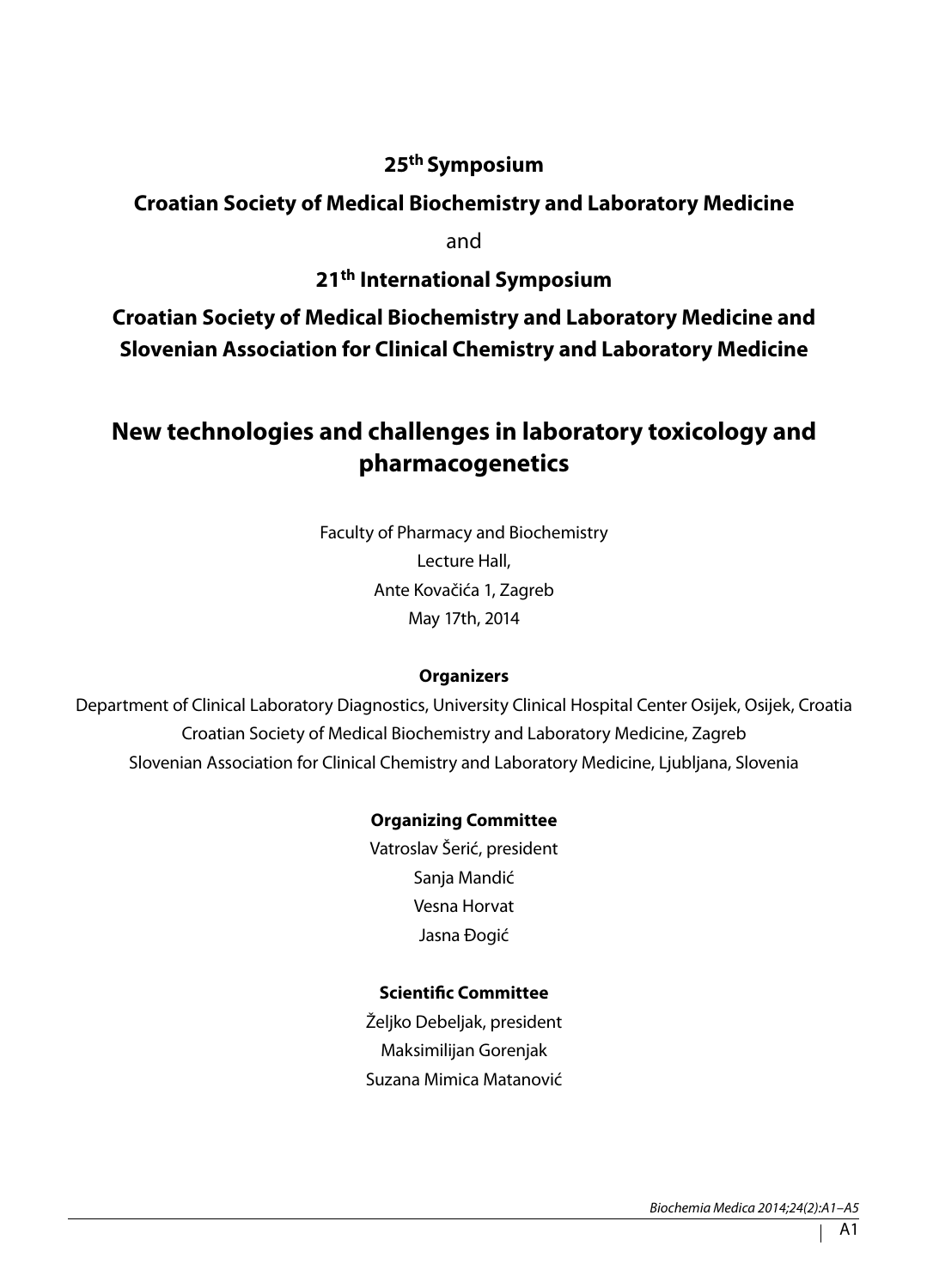### **Clinical significance of therapeutic drug monitoring**

Suzana Mimica Matanović University Clinical Center Osijek, Osijek, Croatia

Therapeutic drug monitoring (TDM) represents an important way to optimise dosing of a wide range of drugs. Optimal drug therapy includes attaining the desired pharmacological effect of the drug, while reaching the maximal effect in the shortest possible time and decreasing the risk of toxicity. Clinicians request TDM in order to monitor patient compliance, individualize therapy at the beginning of therapy or when the dose is changed, diagnose undertreatment, avoid drug toxicity and manage withdrawal of the therapy.

Individual drug and drug classes where the most clinical usefulness of TDM is gained include aminoglycoside antibiotics (e.g. gentamicin), vancomycin, immunosuppressants (e.g. tacrolimus, cyclosporine), digoxin, theophylline, methotrexate, tricyclic antidepressants, lithium and antiepileptic drugs (AED). Digoxin is less often used than before but it is essential to regularly monitor its concentration for it can be associated with fatal adverse drug reactions in case of toxic concentrations (e.g. severe arrhythmias), especially in patients with compromised renal function.

TDM of AEDs will most likely benefit the individual patient through assessing compliance (particularly in patients with uncontrolled outbreak through seizures), through detecting drug toxicity, guiding dosage adjustment in situations with increased pharmacokinetic variability (e.g., children, the elderly, drug formulation changes) and in situations when important pharmacokinetic change is anticipated (e.g., in pregnancy). Pregnancy is particularly challenging in patients receiving AEDs because those drugs are associated with increased risk of congenital malformations, while physiological changes during pregnancy result in a reduction in the serum concentrations of most AEDs. Increase in lamotrigine clearance is particularly marked, leading to significant fall in plasma concentrations and consequent breakthrough seizures in some

women. Concentrations may rise after delivery, leading to lamotrigine toxicity. Regular monitoring of AEDs is advised in each trimester and shortly after delivery and more frequent monitoring has been recommended for lamotrigine.

**Corresponding author**: mimica-matanovic.suzana@kbo.hr

# **Clinical chemist's interpretative competence in toxicology**

Maksimiljan Gorenjak

University Clinical Center Maribor, Maribor, Slovenia

The role of laboratory, and specially the role of clinical chemist, in detection of disease, based on action of toxins (intoxication), is not well defined. In reality, a clinician can (may) frequently detect the cause of intoxication with simple-direct observation of patient's clinical condition. Moreover, the clinical staff usually share the same opinion, that the laboratory analytics is performed only to confirm their judgment and to fill the patient's administrative documentation, but has no influence on course of treatment. Such thinking produces frequently the confusion between the laboratory personnel and represents an usual companion in clinical laboratories. An additional embarrassment is the lasting education and the lack of properly educated personnel for toxicological analytics. Such consideration is changed because the techniques and knowledge in (clinical) laboratories has developed. The determination of kind (type) and quantity of absorbed substances can relieve the course of treatment. The laboratory findings can be used for optimization of therapy, and additional treatment can be carefully performed (dialysis, haemoperfusion, antidote therapy). In some cases, even a negative result could be of crucial importance. However, the time is of crucial importance, and only the quick and effective analytics with proper results interpretation, has some value. There is a high agreement in the literature about the frequency of different intoxications. Far ahead are intoxications with medicaments and alcohol,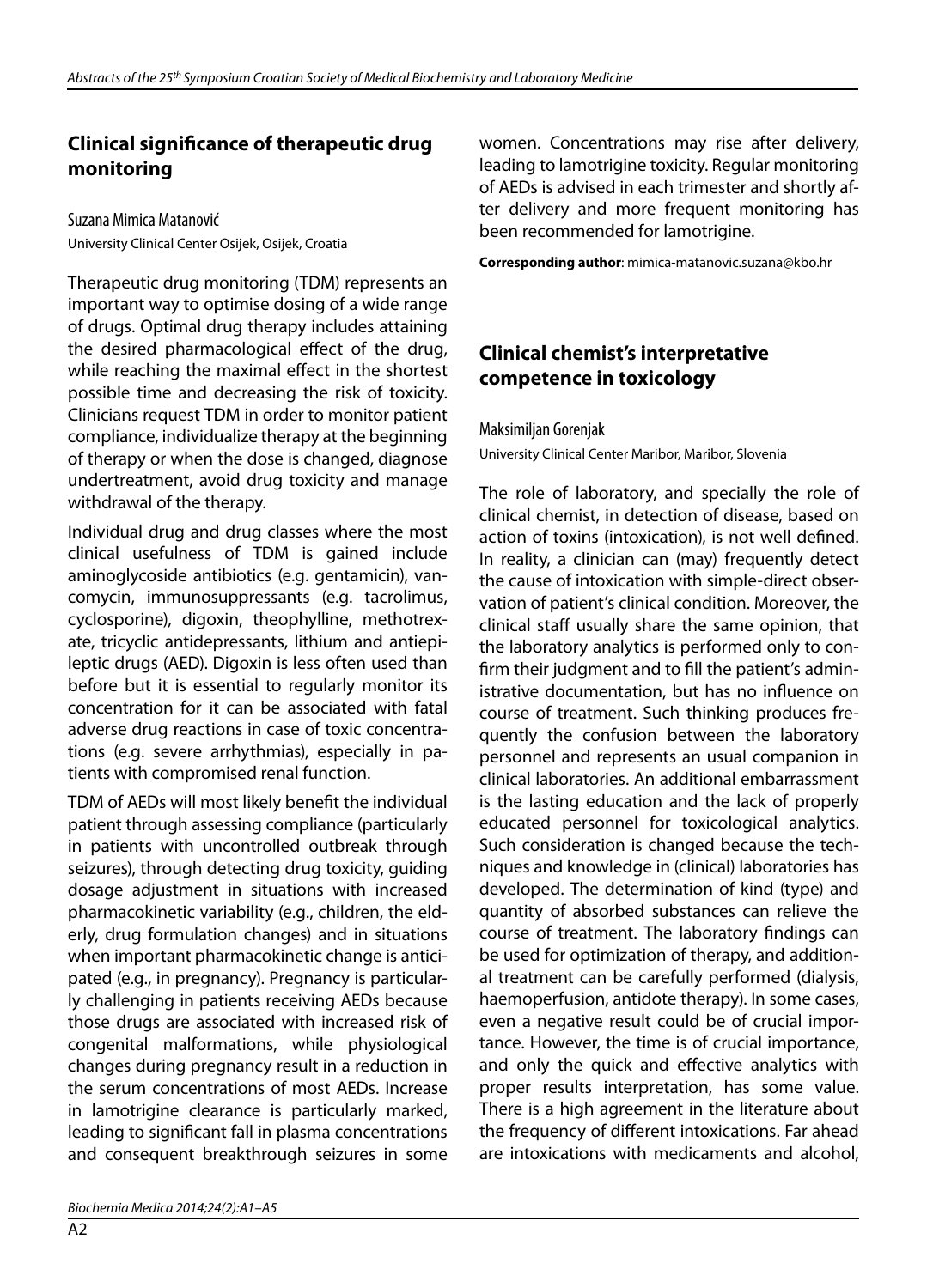followed by drugs of abuse, mushrooms, food, chemicals from agriculture and gases. Clinical laboratories with their facilities perform number of analyses, which can be used as an aid in diagnosis of intoxication. Such analyses are complete blood count, concentration of sodium, potassium, chloride, urea, creatinine, glucose, calcium, magnesium, albumin, INR, liver tests, anion gap, serum osmolality and osmolality gap, blood gas analysis, some enzymes (pseudocholinesterase, creatine kinase) etc. With proper interpretation this data can be very helpful and of benefit for intoxicated patient.

**Corresponding author:** gormax@ukc-mb.si

# **Toxicology in forensic medicine**

#### Vesna Horvat

University Clinical Center Osijek, Osijek, Croatia

Forensic toxicology is a discipline that deals with the medical aspects of the harmful effects of xenobiotics on humans and animals, helps in determining death and determines the circumstances that results in death. It connects the natural sciences (biology and chemistry) and social science (law) as it deals with a trial testimony in legal procedures relating to various poisonings.

Often, only external examination and autopsy of the body cannot determine the cause of death. Therefore, the court medics (but also the court and the lawyers) require toxicological analysis at every sudden, unexplained death circumstances, traffic accidents, homicides or suicides.

The basic prerequisite for good toxicological analysis is certainly an appropriate sample, properly collected and stored. Samples in forensic processing dead bodies include body fluids, tissues and contents of the digestive organs. For reliable results of the toxicological analysis good laboratory equipment and trained personnel are also very important.

There are no "absolute" rules in interpretation of toxicology results. Results cannot be interpreted only on the basis of the so-called "normal" or "reference" values. In the interpretation of toxicological results except concentrations of xenobiotics in the blood it must be taken into account the sampling site of blood (blood samples from different sites may give different results), but also the rate of absorption of xenobiotics, bioavailability, volume of distribution, half-life and the rate of metabolism which are different from person to person and are rarely known for the deceased person. Also, it is very important to take into account all the information about the circumstances and events related to the case of poisoning, particularly just before death, because toxicological results should be interpreted in light of the police documents (investigation) and the findings of medical tests.

Finally, forensic toxicologist report can be used as evidence in court, and based on the results obtained, may seek its interpretation and opinion.

**Corresponding author**: phorvat.vesna@gmail.com

#### **Instrumental techniques in toxicology**

#### Željko Debeljak

University Clinical Center Osijek, Osijek, Croatia

Huge chemical diversity of substances that may cause intoxication generates high demands for selectivity and sensitivity of analytical methods and instruments needed for determination of these substances in different biological matrices. Diversity of chemical properties of analytes and matrices is reflected in variety of different analytical instruments used in toxicology laboratory and in the reduced potential for analytical process automation.

During the last few decades some analytical techniques proved to be the most versatile and became standard tools in analytical toxicology. These techniques include gas chromatography coupled to mass detectors, liquid chromatography coupled to the tandem mass detectors and atomic absorption spectroscopy. Basic principles and limitations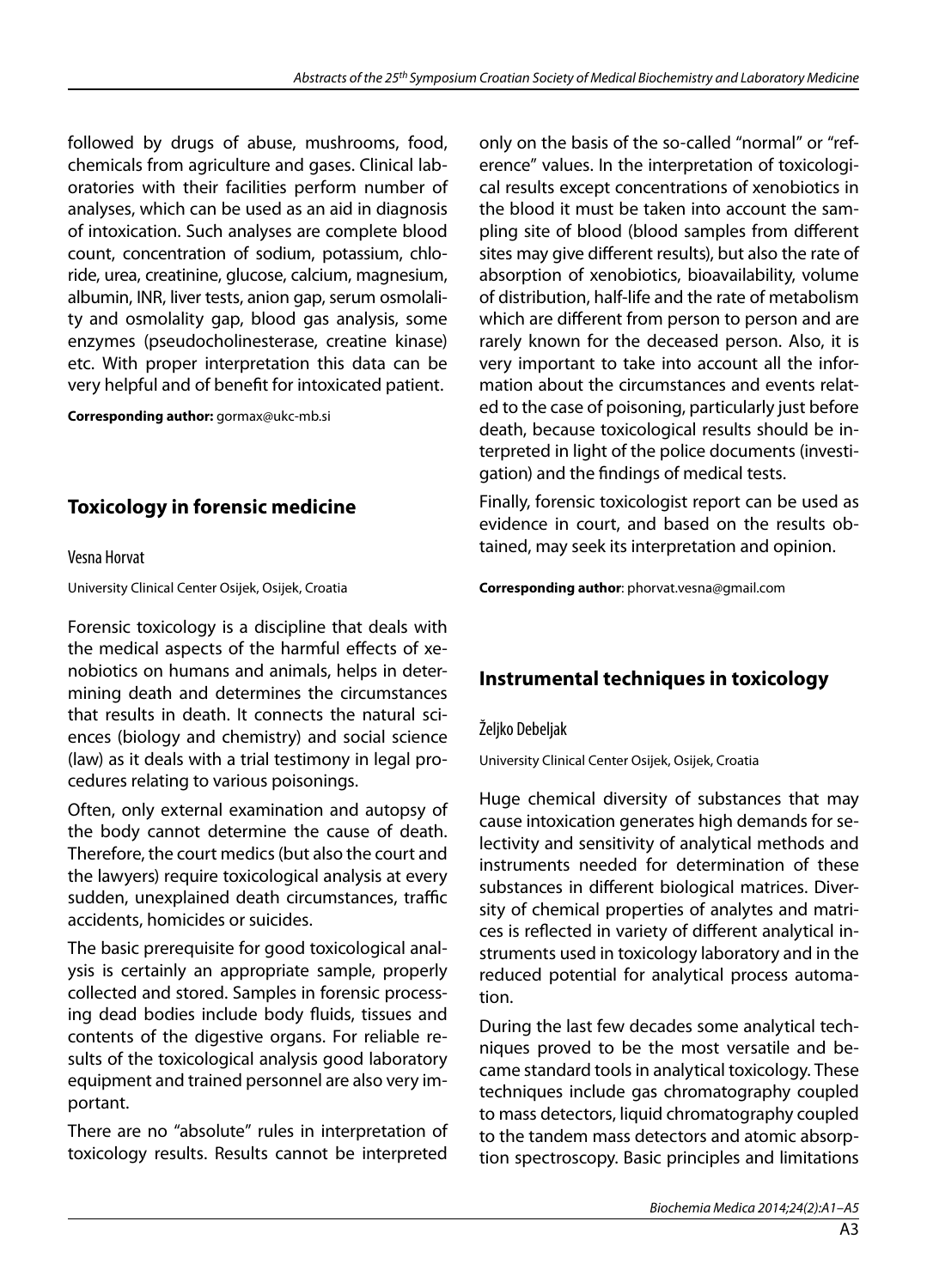of these techniques are given in this presentation. Specific sample preparation requirements are also described. Besides standard techniques, the utility of some older, less reliable methods like immunoassays is discussed. Relevant properties of some emerging techniques like time-of-flight mass spectrometry or less frequently used techniques like enzyme assays and capillary electrophoresis are shortly described at the end of this presentation.

**Corresponding author**: debeljak.zeljko@kbo.hr

#### **Implementation of new techniques in toxicology**

Sanja Mandić University Clinical Center Osijek, Osijek, Croatia

Analytical toxicology deals with the detection, identification and measurement of xenobiotics in biological fluids, tissues and other specimens with the purpose of diagnosis, management and prevention of poisoning. Different techniques and methods are available for analysis of various compounds, but of the greatest interest is the field of pharmaceuticals and drugs of abuse analysis.

Great progress in drug discovery methodology is observed in the latter part of twentieth century with introduction of the modern instrumental techniques. Since then, a range of powerful novel technologies, especially techniques related to mass spectrometric methods are constantly evolving, bringing new and better solutions and making them attractive and more toxicologicaly informative. However, comprehensive analysis that can detect all drugs in the sample with adequate sensitivity does not exist yet.

The choice of method and instrument in analytical toxicology depends on the problems to be solved. Many factors must be considered like the nature of analyte supposed to be determined, sample matrix, expected concentrations, whether qualitative or quantitative analysis is required and the time available for the analysis. Hence, knowledge about desirable characteristics of the instrument is necessary to ensure required information. It is particularly important in the selection of detector and gases. The choice of instrument may influence the choice of sample preparation which is important for selection of appropriate equipment and space. Finally, such techniques pose requirements related to space, security, maintenance and servicing. Mentioned requirements will be described through examples of implementation of selected techniques in the University Clinical Centre Osijek.

**Corresponding author:** mandic.sanja@gmail.com

#### **Pharmacogenomics in personalized laboratory medicine, a new opportunity for more effective and safer treatment**

Janja Marc\*<sup>1</sup>, Ron van Schaik<sup>2</sup>, Matthias Schwab<sup>3</sup>, Ivan Brandslund<sup>4</sup>, Chiara Di Resta<sup>5</sup>, Pieter Vermeersch<sup>6</sup>, Elvar Theodorsson<sup>7</sup>, Mario Pazzagli<sup>8</sup>

\*on behaf of EFLM-ESPT Working group on Personalized Laboratory Medicine <sup>1</sup>Ljubljana, Slovenia; <sup>2</sup>Roterdam, Netherland; <sup>3</sup>Stutgart,

Germany; 4Vejle, Denmark; 5Milan, Italy; 6Leuven, Belgium; <sup>7</sup>Linköping, Sweden; <sup>8</sup>Florence, Italy.

Physicians, pharmacists and also laboratory medicine professionals are aware for a long time that theory "one fits all" is no longer valid. The tailoring of drug dosing or drug selection was recognized as crucial for higher drug efficacy and lower adverse drug effects as well as for cost-effectiveness of (biological) drug treatments. Genetic factors are one of many factors (along with for example kidney or liver dysfunction) influencing treatment efficacy and safety. Pharmacogenomics (PGx) is looking for the genetic changes of proteins involved in drug absorption, metabolism, elimination and therefore the genetic changes which could alter drug plasma levels (pharmacokinetics) or drug-target interactions (pharmacodynamics). PGx testing as DNA testing of an individual has therefore the potential for significant contribution to individualization of treatment. PGx is taking an important part in personalized medicine, which represent a new approach in patients manage